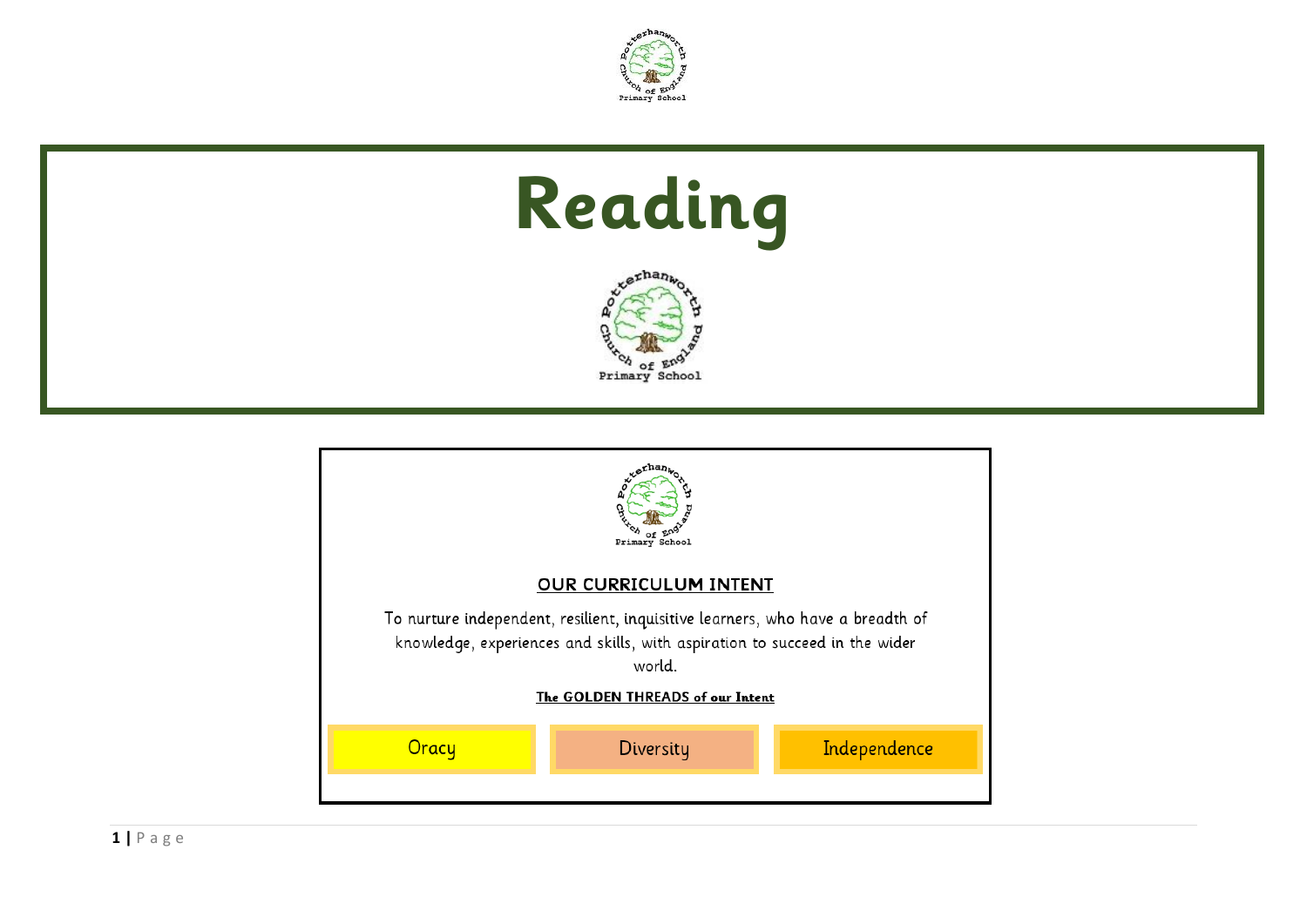

# **Reception Class READING PROGRESSION OF KNOWLEDGE**

| $30 - 50$ months                                                                                                                                                                                                                                                                                                                                                                                                                                                                                           |                                                                                                                                                                                                                                                                                                                                                                                                                                                                                   |                                                                                                                                                                                                                                                                                                                                                                                                                                                                                                                  |
|------------------------------------------------------------------------------------------------------------------------------------------------------------------------------------------------------------------------------------------------------------------------------------------------------------------------------------------------------------------------------------------------------------------------------------------------------------------------------------------------------------|-----------------------------------------------------------------------------------------------------------------------------------------------------------------------------------------------------------------------------------------------------------------------------------------------------------------------------------------------------------------------------------------------------------------------------------------------------------------------------------|------------------------------------------------------------------------------------------------------------------------------------------------------------------------------------------------------------------------------------------------------------------------------------------------------------------------------------------------------------------------------------------------------------------------------------------------------------------------------------------------------------------|
| $40 - 60$ months                                                                                                                                                                                                                                                                                                                                                                                                                                                                                           |                                                                                                                                                                                                                                                                                                                                                                                                                                                                                   |                                                                                                                                                                                                                                                                                                                                                                                                                                                                                                                  |
| <b>Early Learning Goals</b>                                                                                                                                                                                                                                                                                                                                                                                                                                                                                |                                                                                                                                                                                                                                                                                                                                                                                                                                                                                   |                                                                                                                                                                                                                                                                                                                                                                                                                                                                                                                  |
| <b>Word Reading</b><br><b>Phonics and Decoding:</b><br>To enjoy rhyming and rhythmic<br>activities.<br>To show an awareness of rhyme and<br>$\bullet$<br>alliteration.<br>To recognise rhythm in spoken words.<br>To continue a rhyming string.<br>To hear and say the initial sound in<br>$\bullet$<br>words.<br>To segment the sounds in simple<br>$\bullet$<br>words and blend them together and<br>know which letter represents some of<br>them.<br>To link sounds to letters, naming and<br>$\bullet$ | Reading Comprehension<br><b>Understanding and Correcting</b><br>inaccuracies:<br>To know that print carries meaning<br>$\bullet$<br>and, in English, is read from left to<br>right and top to bottom.<br>To understand humour, e.g. nonsense<br>rhymes, jokes.<br>Comparing, contrasting and<br>commenting:<br>To listen to stories with increasing<br>attention and recall.<br>To anticipate key events and phrases<br>in rhymes and stories.<br>To begin to be aware of the way | Poetry and Performance:<br>To listen to and join in with stories and poems,<br>one-to-one and also in small groups.<br>To join in with repeated refrains in rhymes and<br>stories.<br>To use intonation, rhythm and phrasing to<br>make the meaning clear to others.<br>To develop preference for forms of expression.<br>To play cooperatively as part of a group to<br>develop and act out a narrative.<br>To express themselves effectively, showing<br>awareness of listeners' needs.<br><b>Non Fiction:</b> |
| sounding the letters of the alphabet.<br>To use phonic knowledge to decode<br>$\bullet$<br>regular words and read them aloud<br>accurately.<br>To read some common irregular<br>$\bullet$<br>words.                                                                                                                                                                                                                                                                                                        | stories are structured.<br>To describe main story settings, events<br>and principal characters.<br>To enjoy an increasing range of books.<br>To follow a story without pictures or<br>props.<br>To listen to stories , accurately<br>anticipating key events and respond to                                                                                                                                                                                                       | To know that information can be relayed in the<br>$\bullet$<br>form of print.<br>To know that information can be retrieved from<br>$\bullet$<br>books and computers.                                                                                                                                                                                                                                                                                                                                             |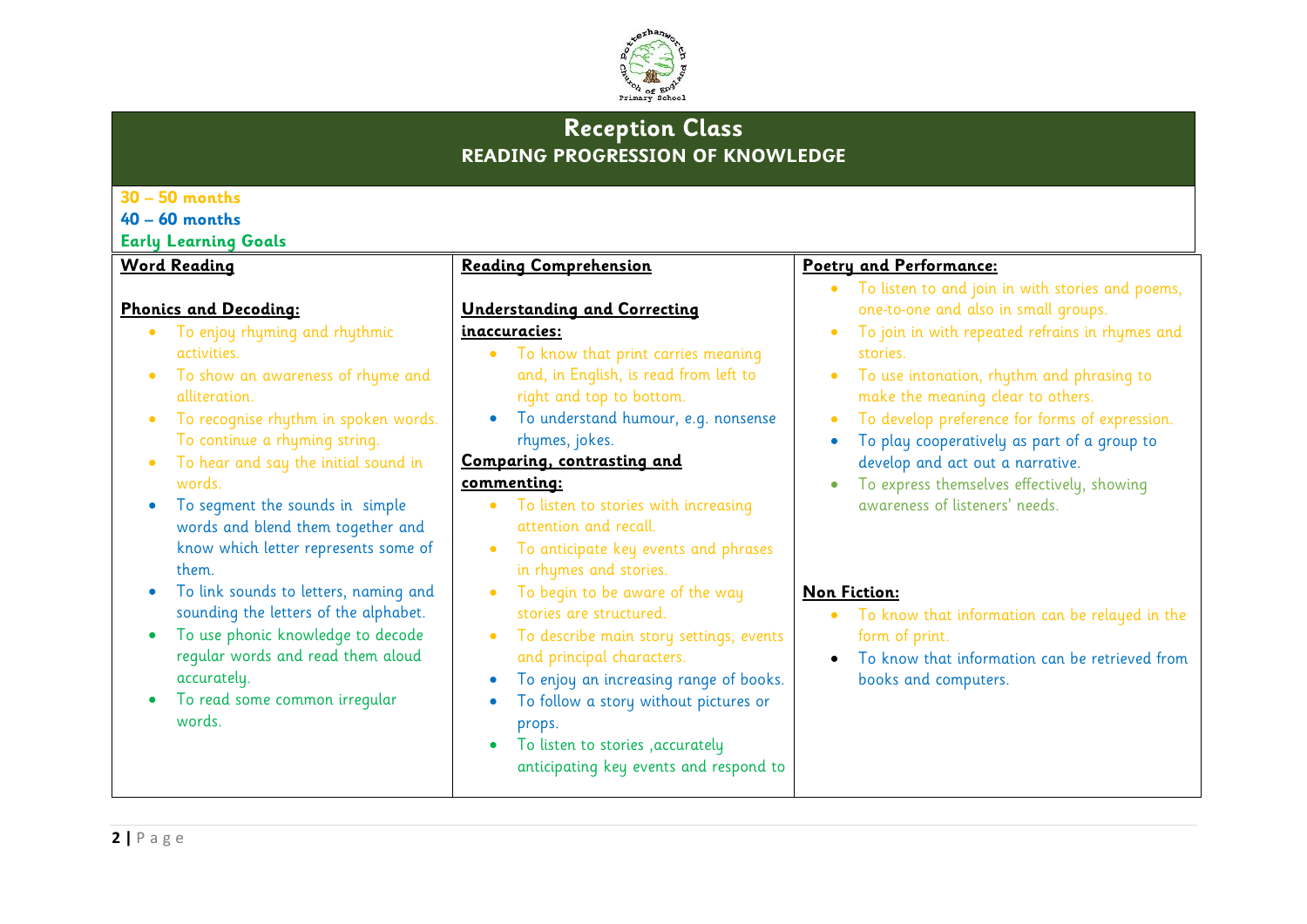

| meaning and sounds of new words.<br>To ascribe meanings to marks that<br>they see in different places.<br>To use vocabulary and forms of<br>speech that are increasingly influenced<br>To begin to break the flow of speech<br>by their experiences of books.<br>into words.<br>Influence and prediction:<br>To begin to read words and simple<br>To suggest how a story might end.<br>sentences.<br>To begin to understand 'why' and<br>To read and understand simple<br>'how' questions.<br>sentences. | To extend vocabulary, especially by<br>independently (holds books the correct<br>grouping and naming, exploring the<br>way up and turns pages). |
|----------------------------------------------------------------------------------------------------------------------------------------------------------------------------------------------------------------------------------------------------------------------------------------------------------------------------------------------------------------------------------------------------------------------------------------------------------------------------------------------------------|-------------------------------------------------------------------------------------------------------------------------------------------------|
|----------------------------------------------------------------------------------------------------------------------------------------------------------------------------------------------------------------------------------------------------------------------------------------------------------------------------------------------------------------------------------------------------------------------------------------------------------------------------------------------------------|-------------------------------------------------------------------------------------------------------------------------------------------------|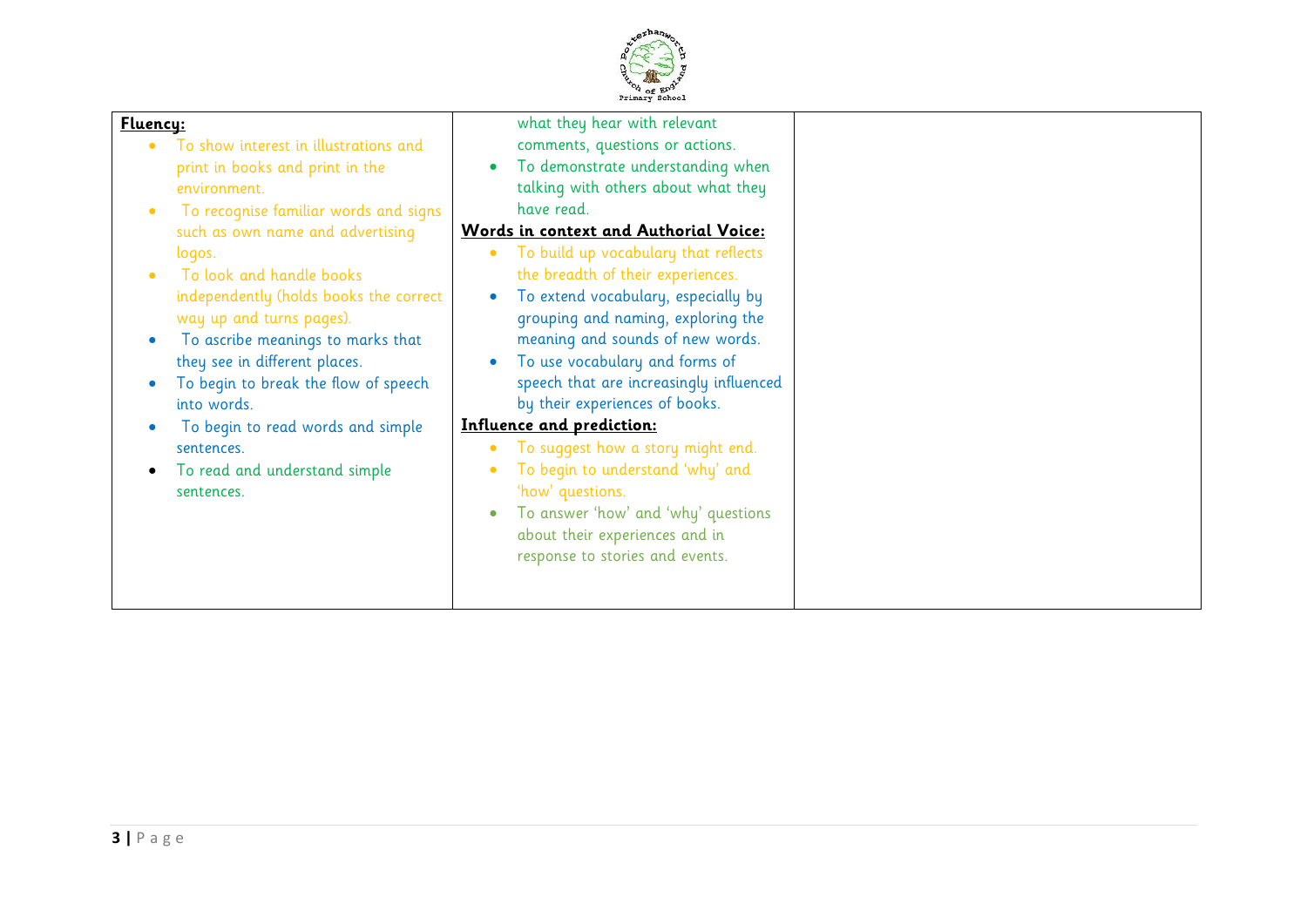

# **Year 1 READING PROGRESSION OF KNOWLEDGE**

#### **Word Reading**

#### **Phonics and Decoding:**

- To enjoy rhyming and rhythmic activities.
- To show an awareness of rhyme and alliteration.
- To recognise rhythm in spoken words. To continue a rhyming string.
- To hear and say the initial sound in words.
- To segment the sounds in simple words and blend them together and know which letter represents some of them.
- To link sounds to letters, naming and sounding the letters of the alphabet.
- To use phonic knowledge to decode regular words and read them aloud accurately.
- To read some common irregular words.

**Fluency:**

• To show interest in illustrations and print in books and print in the environment.

#### **Reading Comprehension**

#### **Understanding and Correcting**

#### **inaccuracies:**

- To know that print carries meaning and, in English, is read from left to right and top to bottom.
- To understand humour, e.g. nonsense rhymes, jokes.

#### **Comparing, contrasting and**

#### **commenting:**

- To listen to stories with increasing attention and recall.
- To anticipate key events and phrases in rhymes and stories.
- To begin to be aware of the way stories are structured.
- To describe main story settings, events and principal characters.
- To enjoy an increasing range of books.
- To follow a story without pictures or props.
- To listen to stories, accurately anticipating key events and respond to what they hear with relevant comments, questions, or actions.
- To demonstrate understanding when talking with others about what they have read.

#### **Poetry and Performance:**

- To listen to and join in with stories and poems, one-to-one and also in small groups.
- To join in with repeated refrains in rhymes and stories.
- To use intonation, rhythm and phrasing to make the meaning clear to others.
- To develop preference for forms of expression.
- To play cooperatively as part of a group to develop and act out a narrative.
- To express themselves effectively, showing awareness of listeners' needs.

- To know that information can be relayed in the form of print.
- To know that information can be retrieved from books and computers.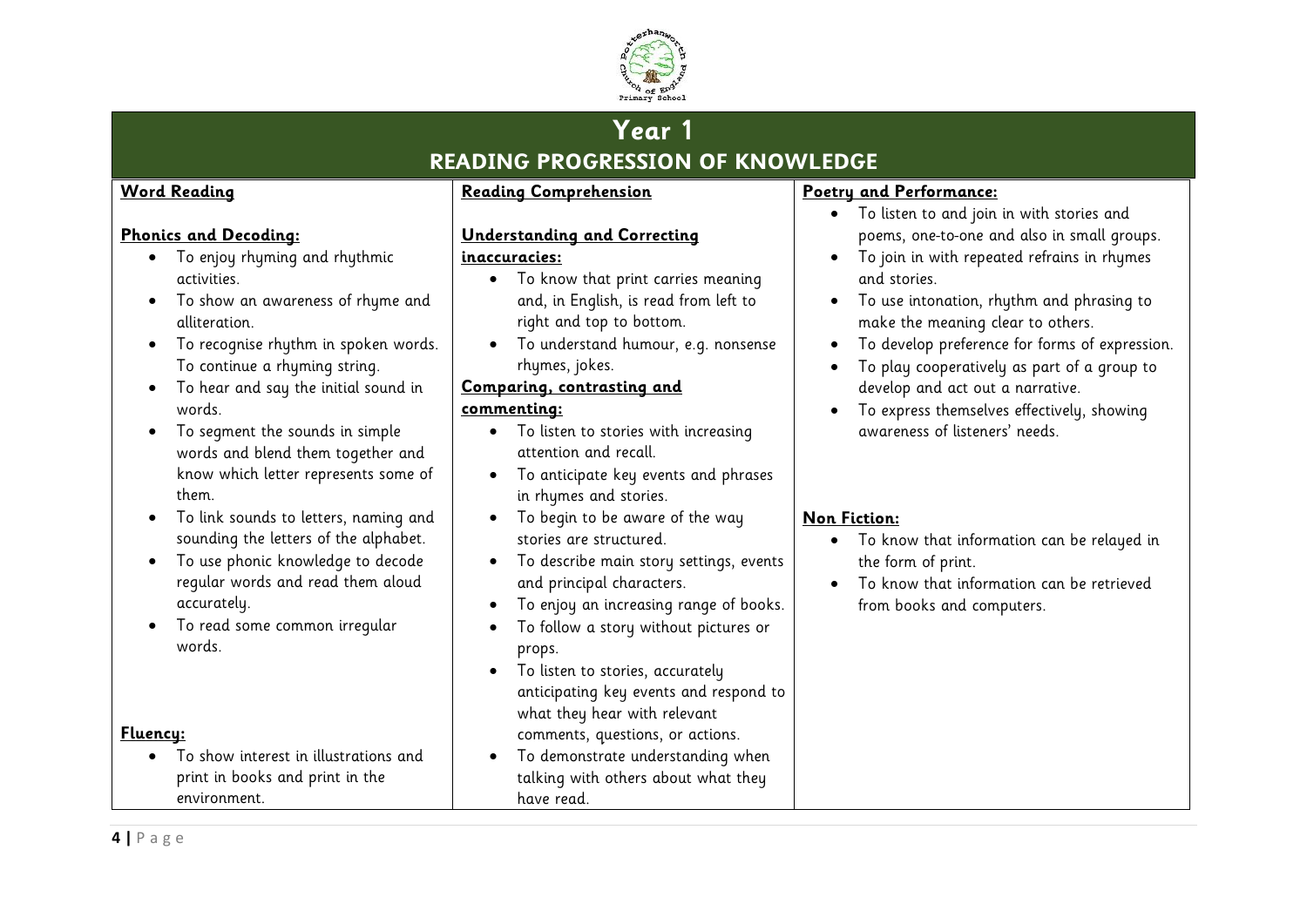

|--|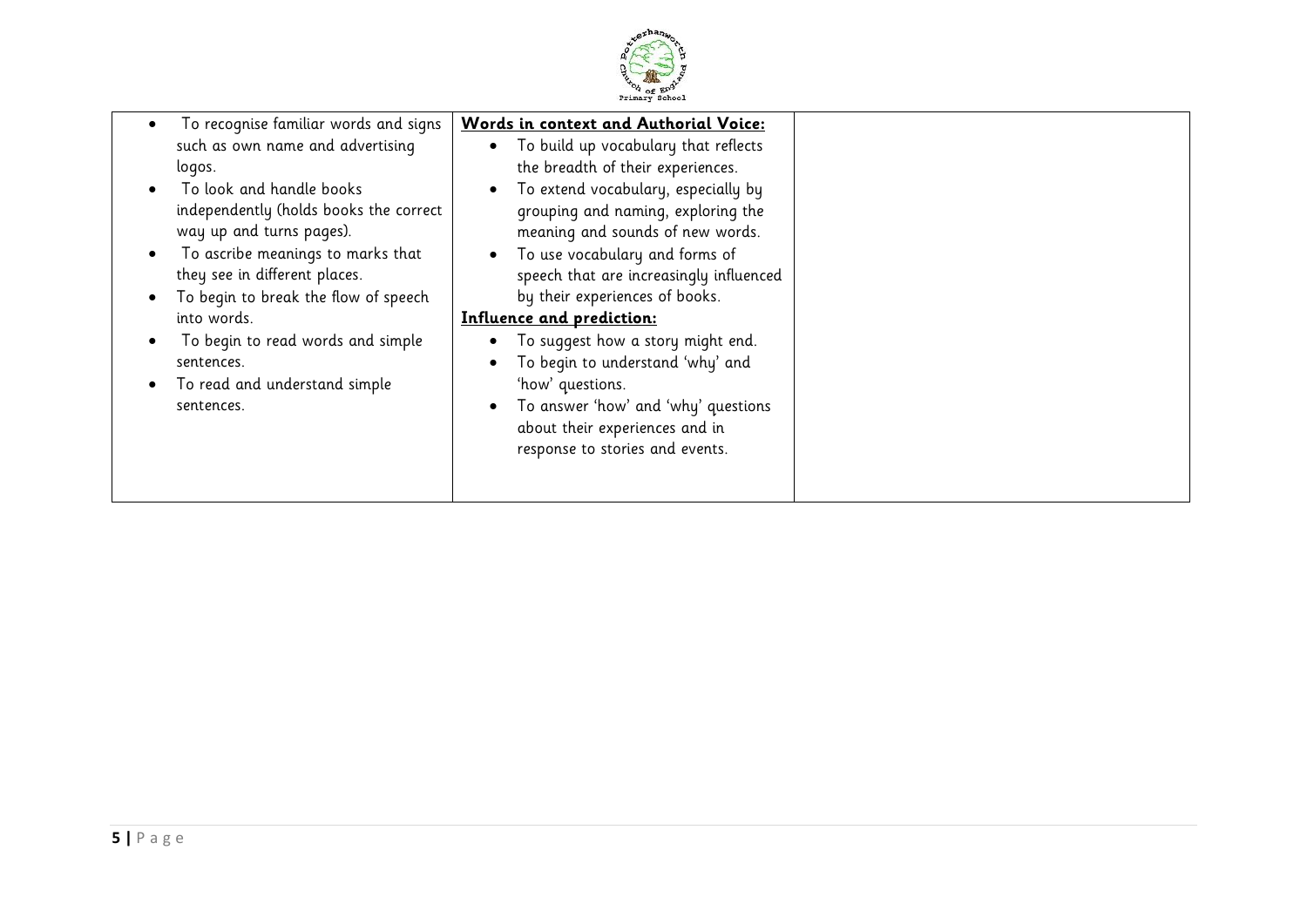

# **YEAR 2 READING PROGRESSION OF KNOWLEDGE**

#### **Word Reading**

**Phonics and Decoding:**

decode words

read fluently

graphemes (KPI)

suffixes (KPI)

**Common Exception words:**

word (KPI)

(KPI)

• Begin to apply phonic knowledge to

• Begin to decode automatically and

contain the graphemes taught so far

• Read accurately words of two or more syllables that contain the same graphemes as above (KPI) • Read words containing common

• Blend the sounds in words that

• Recognise alternative sounds for

• Read further common exception words, noting unusual

• Read most words quickly and

frequently encountered (KPI)

correspondences between spelling and sound and where these occur in the

accurately, without overt sounding and blending, when they have been

#### **Reading Comprehension**

#### **Understanding and Correcting**

#### **inaccuracies:**

- Discuss the sequence of events and characters in books (KPI)
- Discuss how information links in books (KPI)
- Recognise simple recurring literary language in stories and poems (KPI
- Pick out and discuss favourite words and phrases (KPI)
- Ask questions and find the answers to simple questions in a text (KPI)
- Pick out features used to organise books (KPI)
- Show awareness of the structure of different text types and begin to understand that they have different purposes: Recognise the openings and closings of different stories (KPI)

# **Comparing, contrasting and**

#### **commenting:**

• Compare the layout of different texts/books and discuss why they are set out in different ways (KPI)

#### **Poetry and Performance:**

- Continue to build up a repertoire of poems learnt by heart reciting them with appropriate intonation by performing individually or together. Use actions and sound effects (KPI)
- Retell a wider range of stories, fairy stories and traditional tales (KPI)

- Use skimming to read the title, contents page and illustrations and predict what a book is about (KPI)
- Pick out features that will help to locate information and explain them (KPI)
- Pick out and discuss how punctuation helps to organise text (KPI)
- Recognise and use the alphabet to help to locate information in some books (KPI)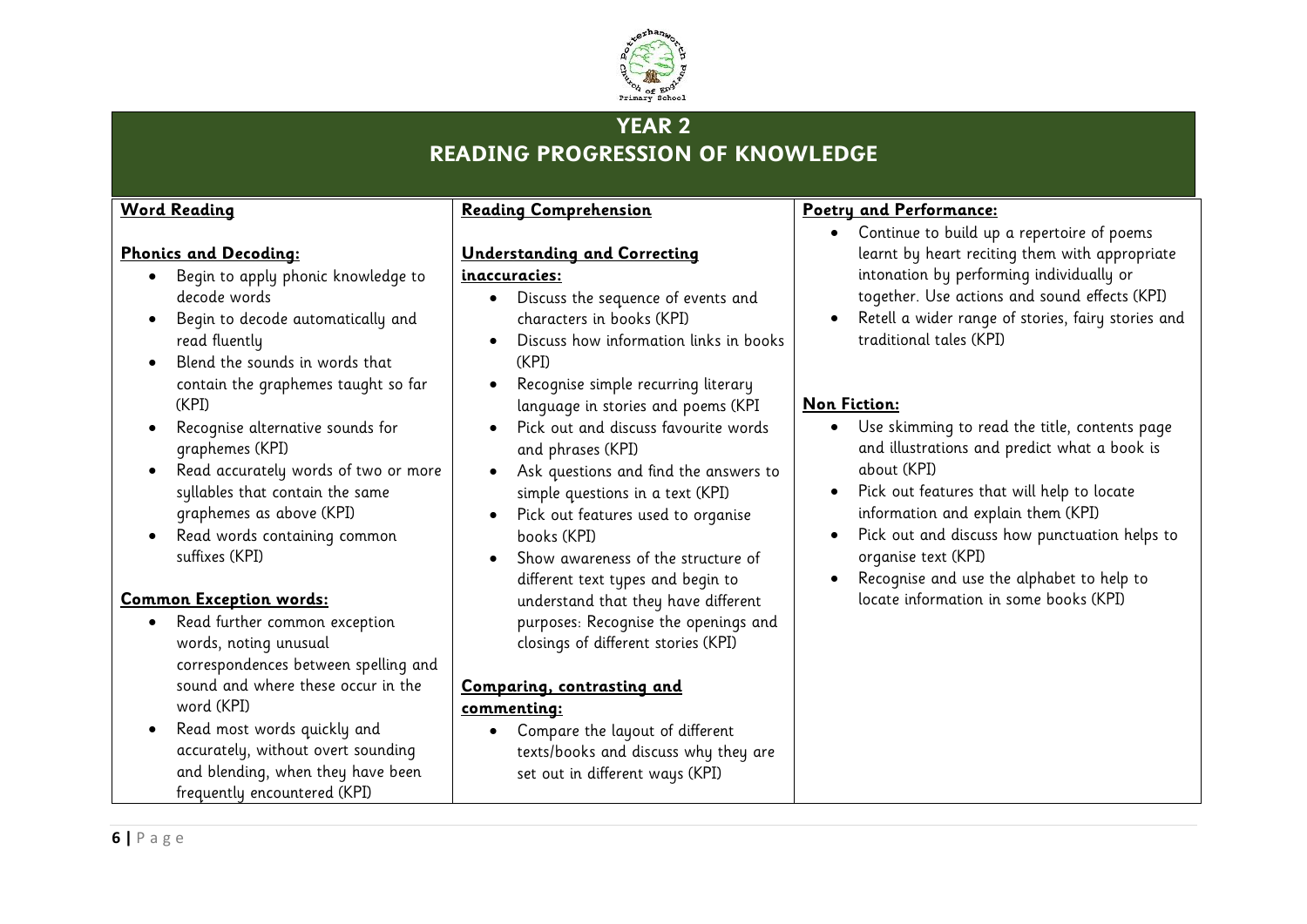

| <u> Fluency:</u><br>During reading check that the text<br>makes sense and correct inaccurate<br>reading (KPI)<br>Read aloud books closely matched to<br>improving phonic knowledge with<br>greater fluency (KPI)<br>Re-read books to build up fluency and<br>confidence in word reading (without<br>overt sounding and blending) (KPI)<br>Use punctuation to make the reading<br>make sense (KPI)<br>Understand the use of apostrophes for<br>singular possession in nouns when<br>reading (KPI)<br>Use different voices/tone to make the<br>reading fluent and interesting (KPI) | Increasingly familiar with wider range<br>of stories & tales: Give an opinion<br>about a character's actions, e.g. He is<br>not a very nice character (KPI)<br>Discuss the purpose that the writer is<br>intending, e.g. The writer is giving us<br>information, the writer thinks this is<br>not fair (KPI)<br>Express a preference for a story or text<br>from a selection of those that have<br>been read aloud or read independently<br>(KPI)<br>Discuss similarities between different<br>fairy stories and traditional tales (KPI)<br>Discuss the use of present, past and<br>progressive tenses in a text and why<br>they have been used (Vocabulary,<br>grammar and punctuation links in<br>year 2) (KPI) |  |
|-----------------------------------------------------------------------------------------------------------------------------------------------------------------------------------------------------------------------------------------------------------------------------------------------------------------------------------------------------------------------------------------------------------------------------------------------------------------------------------------------------------------------------------------------------------------------------------|-------------------------------------------------------------------------------------------------------------------------------------------------------------------------------------------------------------------------------------------------------------------------------------------------------------------------------------------------------------------------------------------------------------------------------------------------------------------------------------------------------------------------------------------------------------------------------------------------------------------------------------------------------------------------------------------------------------------|--|
|                                                                                                                                                                                                                                                                                                                                                                                                                                                                                                                                                                                   | Words in context and Authorial Voice:<br>Identify where language is used to<br>٠<br>create mood or build tension (KPI)<br>Comment on the choice of author's<br>words to make a text funny, scary,<br>exciting (KPI)<br>Pick out key words or phrases in a<br>text, e.g. First/Next, Once upon a time<br>(KPI)<br>Influence and prediction:                                                                                                                                                                                                                                                                                                                                                                        |  |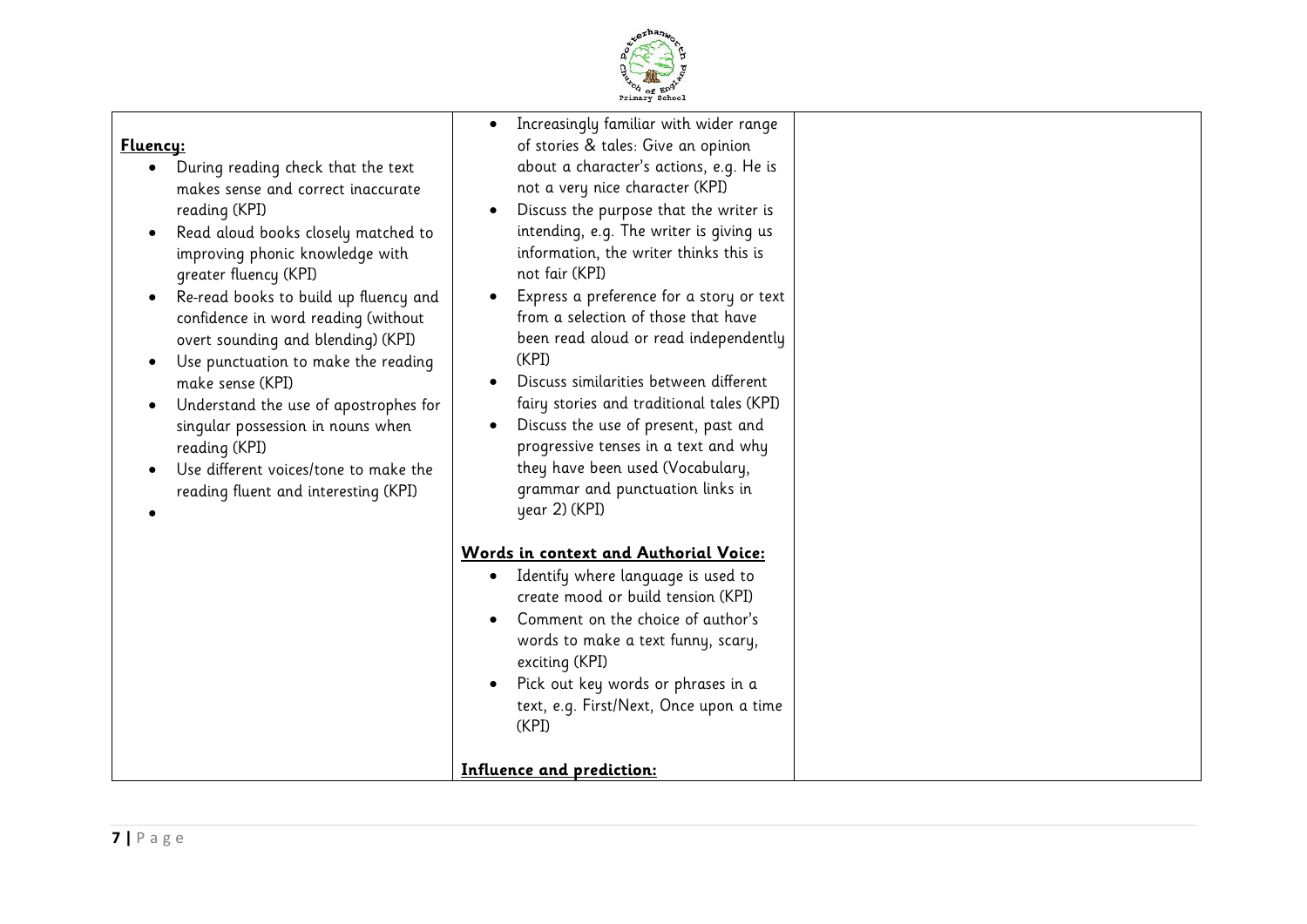

| (KPI)<br>(KPI) | Predict the events of a story based on<br>the setting described in the opening<br>Predict how characters might behave<br>from what they say and do and from<br>their appearance (KPI)<br>Discuss why certain words or phrases<br>make a story funny, scary, exciting<br>Talk about and infer what characters<br>might be thinking or feeling using<br>clues in the text (KPI)<br>Discuss the reasons for events in a<br>story; use evidence to make simple<br>reasoned conclusions (KPI) |
|----------------|------------------------------------------------------------------------------------------------------------------------------------------------------------------------------------------------------------------------------------------------------------------------------------------------------------------------------------------------------------------------------------------------------------------------------------------------------------------------------------------|
|----------------|------------------------------------------------------------------------------------------------------------------------------------------------------------------------------------------------------------------------------------------------------------------------------------------------------------------------------------------------------------------------------------------------------------------------------------------------------------------------------------------|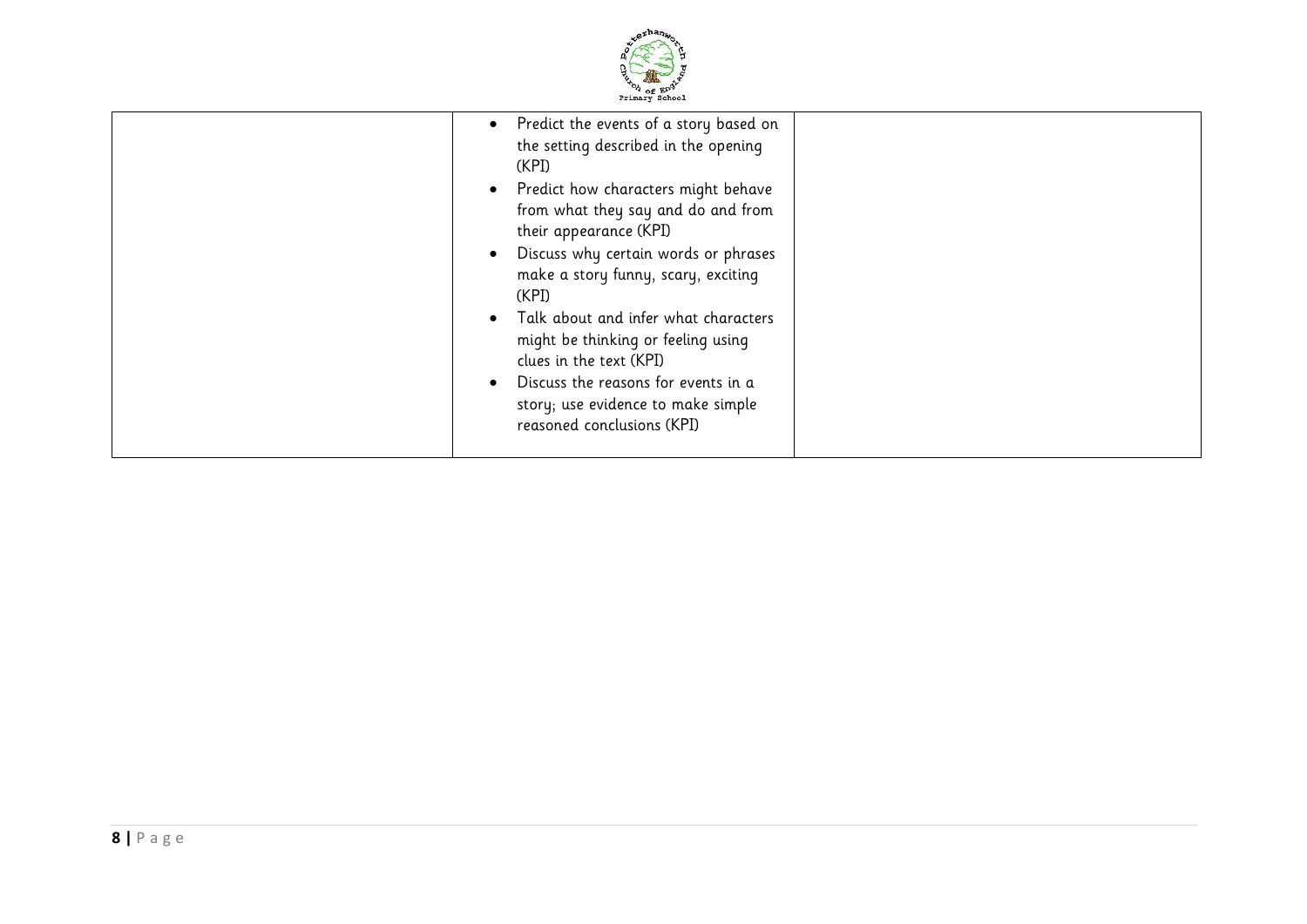

# **Year 3 READING PROGRESSION OF KNOWLEDGE**

#### **Word Reading**

#### **Phonics and Decoding:**

- Read a range of texts accurately and at a speed that is sufficient to focus on understanding what is read rather than on decoding individual words (KPI)
- Read longer words with support and test out different pronunciations (KPI)
- Decode most new words outside the spoken vocabulary (KPI)
- Use knowledge of root words, prefixes and suffixes to read aloud and to understand the meanings of new words met (e.g. -ly, -er, -ing, -sion, tion, -cian, -sian, -ssion, -sure, -ture, super-, anti-, auto-) (KPI)

#### **Common Exception words:**

• Read further common exception words, noting unusual correspondences between spelling and sound and where these occur in the word (KPI)

### **Reading Comprehension**

#### **Understanding and Correcting**

#### **inaccuracies:**

- Identify main ideas within a text or within a paragraph (KPI)
- Ask questions to improve understanding of a text (KPI)
- Ask questions and find the answers to simple questions in a section of text (KPI)
- Recognise that authors make decisions about how the plot will develop and use different techniques to provoke readers' reactions (KPI)
- Explain why one story/text is preferred to another by identifying specific elements that are liked and disliked (KPI)
- Discuss how we know a text is set in a different time (KPI)

## **Comparing, contrasting and**

#### **commenting:**

• Identify themes and conventions in a range of books (e.g. triumph of good over evil or the use of magical devices in fairy stories and folk tales) (KPI)

#### **Poetry and Performance:**

- Show understanding of texts read aloud or performed through intonation (KPI)
- Prepare poems and play scripts to read aloud and to perform with some direction. Include free verse poems (KPI)
- Discuss the choice of words and their impact in poems, noticing how the poet creates sound affects using rhyme or alliteration (KPI)
- Recognise some different forms of poetry (e.g. free verse, calligrams and shape poem) (KPI)

#### **Non Fiction:**

- Identify the features of some non-fiction text tupes (KPI)
- Use a contents page and an index page to locate information (KPI)
- Locate information using skimming (KPI)
- Make use of contents and index pages to locate information in non-fiction texts (KPI)
- Begin to understand the purpose of the paragraph and how they help to group information (KPI)

**Fluency:**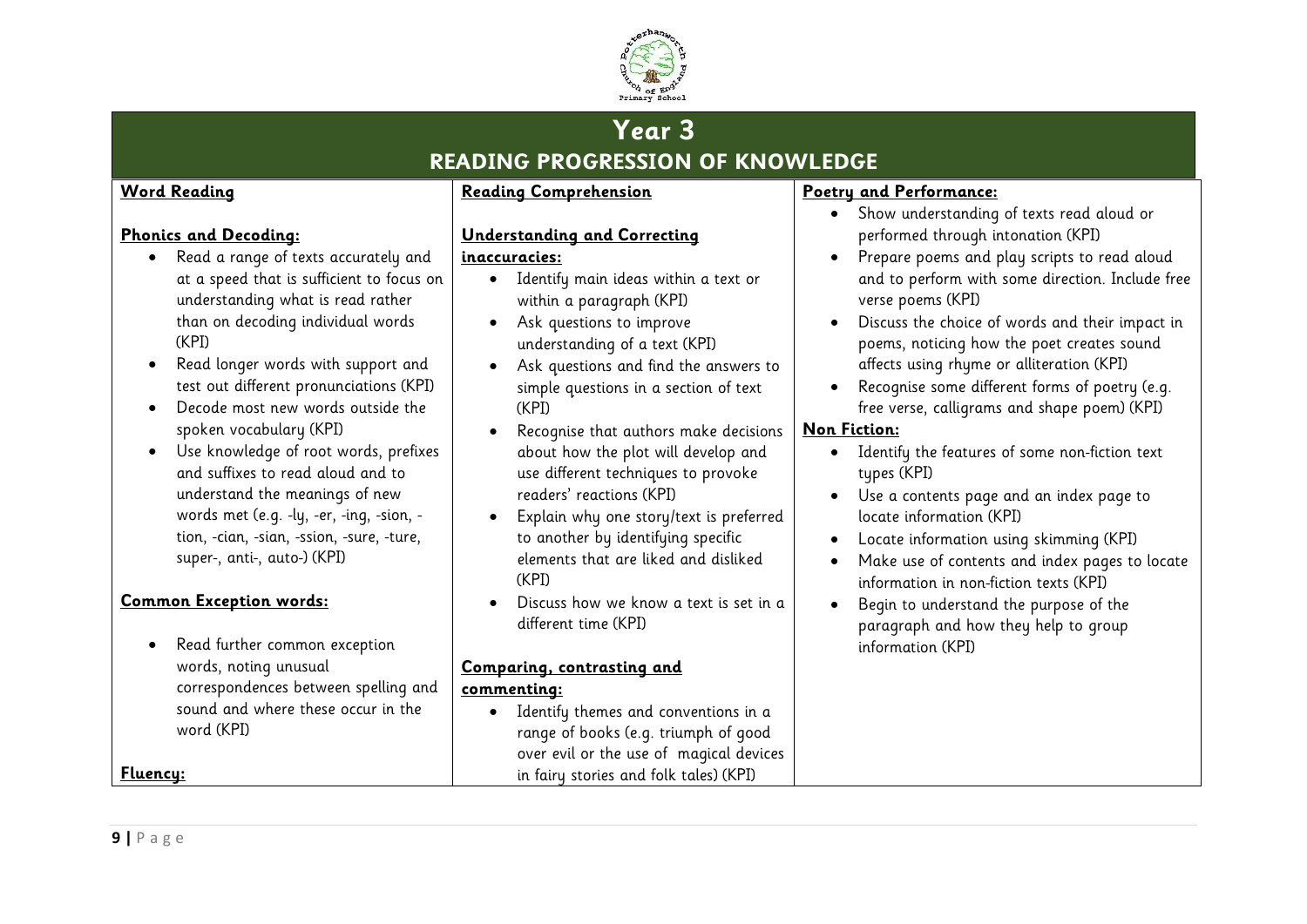

| Read aloud books with an increasing<br>fluency and accuracy (KPI)<br>Begin to be aware of direct speech<br>and how this might affect expression<br>when reading aloud (KPI)<br>Re-read books to build up fluency and<br>confidence in word reading (KPI) | Discuss similarities between the same<br>$\bullet$<br>author's books (KPI)<br>Notice the difference between 1st and<br>3rd person accounts (KPI)<br>Words in context and Authorial Voice:<br>Discuss why the author has chosen a<br>$\bullet$<br>range of vocabulary to describe a<br>character or a setting (KPI)<br>Discuss the effect of key words or<br>$\bullet$<br>phrases used to build mood or tension<br>(KPI)<br>Identify and discuss adverbs to express<br>time, place and cause (then, next,<br>soon, therefore, finally) (KPI)<br>Identify and discuss prepositions to<br>$\bullet$<br>express time, place and cause (e.g.<br>before dark, during break, in the cave,<br>because of him) (KPI)<br>Discuss the use of simple and complex<br>$\bullet$<br>sentences and how this influences<br>meaning (e.g. short sentences to build<br>tension, complex sentences to give<br>additional information) (KPI) |  |
|----------------------------------------------------------------------------------------------------------------------------------------------------------------------------------------------------------------------------------------------------------|-------------------------------------------------------------------------------------------------------------------------------------------------------------------------------------------------------------------------------------------------------------------------------------------------------------------------------------------------------------------------------------------------------------------------------------------------------------------------------------------------------------------------------------------------------------------------------------------------------------------------------------------------------------------------------------------------------------------------------------------------------------------------------------------------------------------------------------------------------------------------------------------------------------------------|--|
|                                                                                                                                                                                                                                                          | <u><b>Influence and prediction:</b></u><br>Predict what might happen from<br>$\bullet$                                                                                                                                                                                                                                                                                                                                                                                                                                                                                                                                                                                                                                                                                                                                                                                                                                  |  |
|                                                                                                                                                                                                                                                          | details stated and implied/hidden in<br>the text (KPI)<br>Make predictions about characters'<br>$\bullet$<br>actions and look for evidence of<br>change as a result of events (KPI)                                                                                                                                                                                                                                                                                                                                                                                                                                                                                                                                                                                                                                                                                                                                     |  |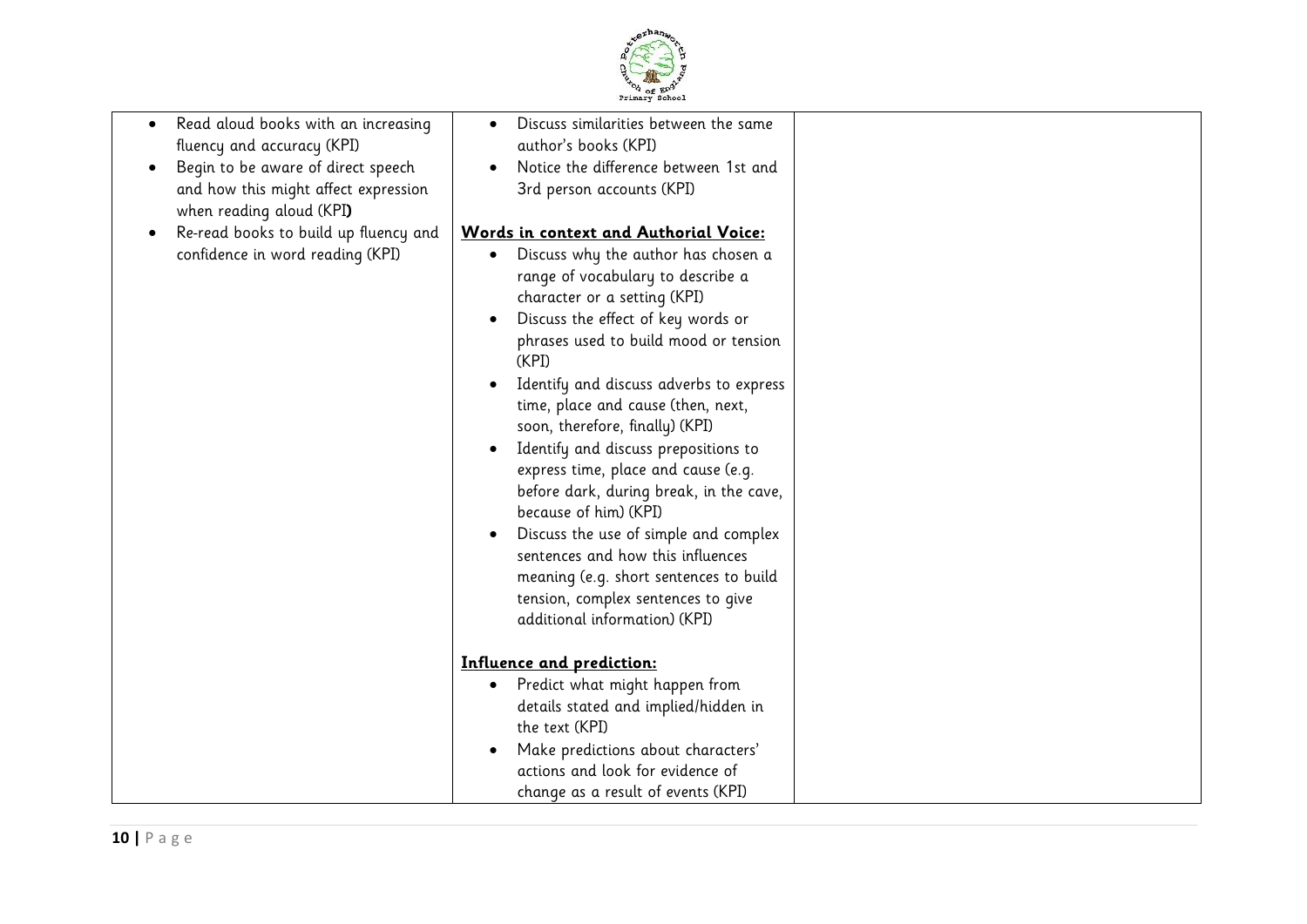

|  | Identify settings and predict events<br>that are likely to happen (KPI)<br>Discuss the actions and relationships<br>of the main characters and justify<br>views using evidence form the text<br>(KPI)<br>Discuss the relationship between<br>characters based on dialogue (KPI)<br>Use clues from action, dialogue and<br>description to establish meaning (KPI) |  |
|--|------------------------------------------------------------------------------------------------------------------------------------------------------------------------------------------------------------------------------------------------------------------------------------------------------------------------------------------------------------------|--|
|--|------------------------------------------------------------------------------------------------------------------------------------------------------------------------------------------------------------------------------------------------------------------------------------------------------------------------------------------------------------------|--|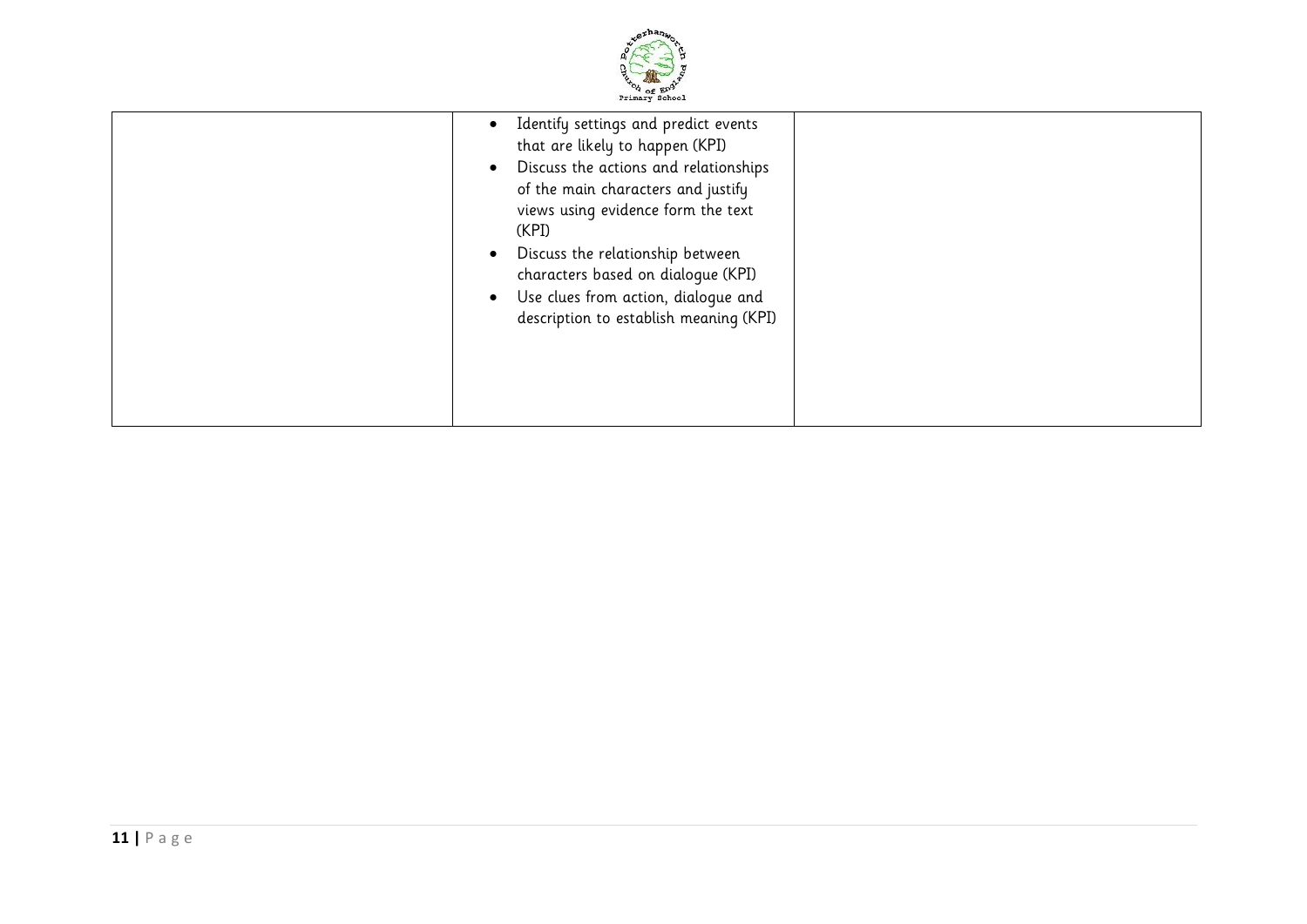

# **Year 4 READING PROGRESSION OF KNOWLEDGE**

#### **Word Reading**

**Phonics and Decoding:**

(KPI)

**Common Exception words:**

word (KPI)

• Read further common exception words, noting unusual

> correspondences between spelling and sound and where these occur in the

• Read a range of texts with consistent accuracy, fluency and confidence • Read aloud a wider range of books and poetry with accuracy and at a reasonable speaking pace (KPI) • Show understanding of texts read aloud or performed through

intonation, tone, volume and action

• Recognise the functions of punctuation including direct speech and use

• Use knowledge of root words, prefixes and suffixes to read aloud and to understand the meanings of new words met (e.g. -or, -ous, -ation, dis-, mis-, in, im-, ir-, il-, re-, sub-, inter-)

#### **Reading Comprehension**

#### **Understanding and Correcting**

#### **inaccuracies:**

- Ask questions to improve understanding of a text
- Identify main ideas from more than one paragraph and summarise these (KPI)
- Identify the features of different texttypes.
- Ask questions and find the answers to simple questions in different types of text
- Understand how paragraphs can organise ideas around a theme and can build up ideas across a text
- Recognise ways in which writers present issues and points of view in fiction and non-fiction (KPI)
- Identify a writer's viewpoint (KPI)
- Develop awareness that the author sets up dilemmas in a story and devise a solution
- Identify themes and conventions in a wide range of books (e.g. heroes, journeys and superhuman beings in myths and legends.

## **Poetry and Performance:**

- Recognise some different forms of poetry (e.g. narrative poetry, limericks, kennings)
- Prepare poems and play scripts to read aloud and to perform. Include shorter narrative poems, limericks and kenning
- Vary volume, pace and use appropriate expression when performing (KPI)
- Use actions, sound effects, musical patterns and images to enhance a poem's meaning

#### **Non Fiction:**

- Retrieve and record information from non-fiction
- Make use of non-fiction features to find information from the text (index, contents, headings and sub-headings, illustrations)

# **12 |** P a g e

(KPI)

**Fluency:**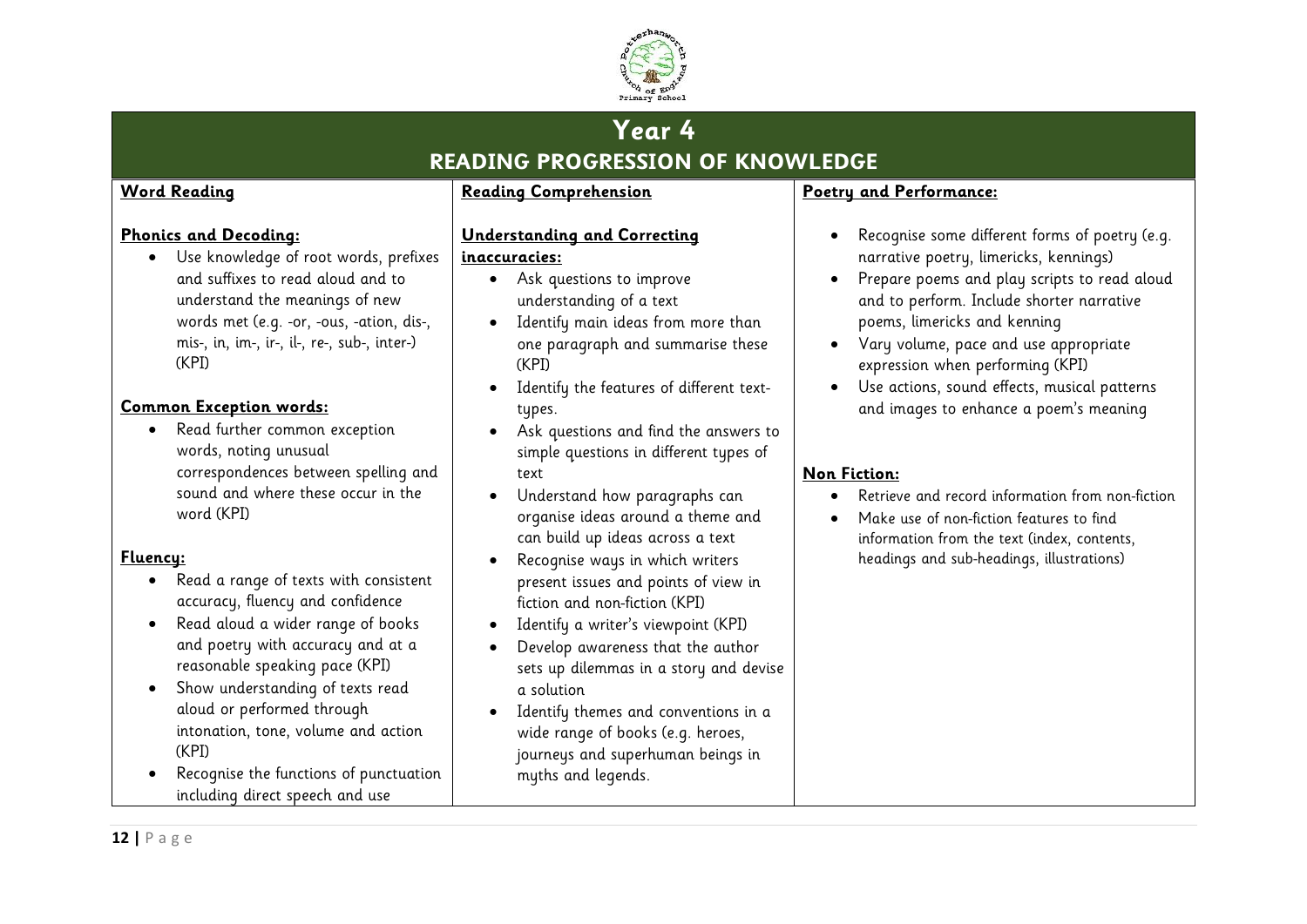

| appropriate intonation and expression<br>(KPI) | Recognise the conventions of different<br>types of writing, such as a diary<br>written in the first person, the greeting<br>in letters and presentational features<br>in non-fiction texts                                                                                                                                                                                                                                                                                                                                                                                |  |
|------------------------------------------------|---------------------------------------------------------------------------------------------------------------------------------------------------------------------------------------------------------------------------------------------------------------------------------------------------------------------------------------------------------------------------------------------------------------------------------------------------------------------------------------------------------------------------------------------------------------------------|--|
|                                                | <b>Comparing, contrasting and</b>                                                                                                                                                                                                                                                                                                                                                                                                                                                                                                                                         |  |
|                                                | commenting:                                                                                                                                                                                                                                                                                                                                                                                                                                                                                                                                                               |  |
|                                                | Express personal response with some<br>awareness of the writer's viewpoint or<br>the effect on the reader (KPI)<br>Make judgements about the success of<br>the narrative, e.g. do you agree with<br>the way the problem was solved? (KPI)<br>Discuss similarities between the same<br>author's books and different authors                                                                                                                                                                                                                                                |  |
|                                                | (KPI)                                                                                                                                                                                                                                                                                                                                                                                                                                                                                                                                                                     |  |
|                                                | Words in context and Authorial Voice:<br>Comment upon the use and effect of<br>author's language (KPI)<br>Describe, with examples, how the<br>author has chosen a range of<br>vocabulary to convey different moods,<br>feelings and attitudes (KPI)<br>Identify and describe the styles of<br>individual writers and poets (KPI)<br>Identify and comment on expressive,<br>figurative and descriptive language to<br>create effect in poetry and prose (KPI)<br>Identify and discuss noun phrases<br>expanded by modifying adjectives,<br>nouns and preposition (e.g. the |  |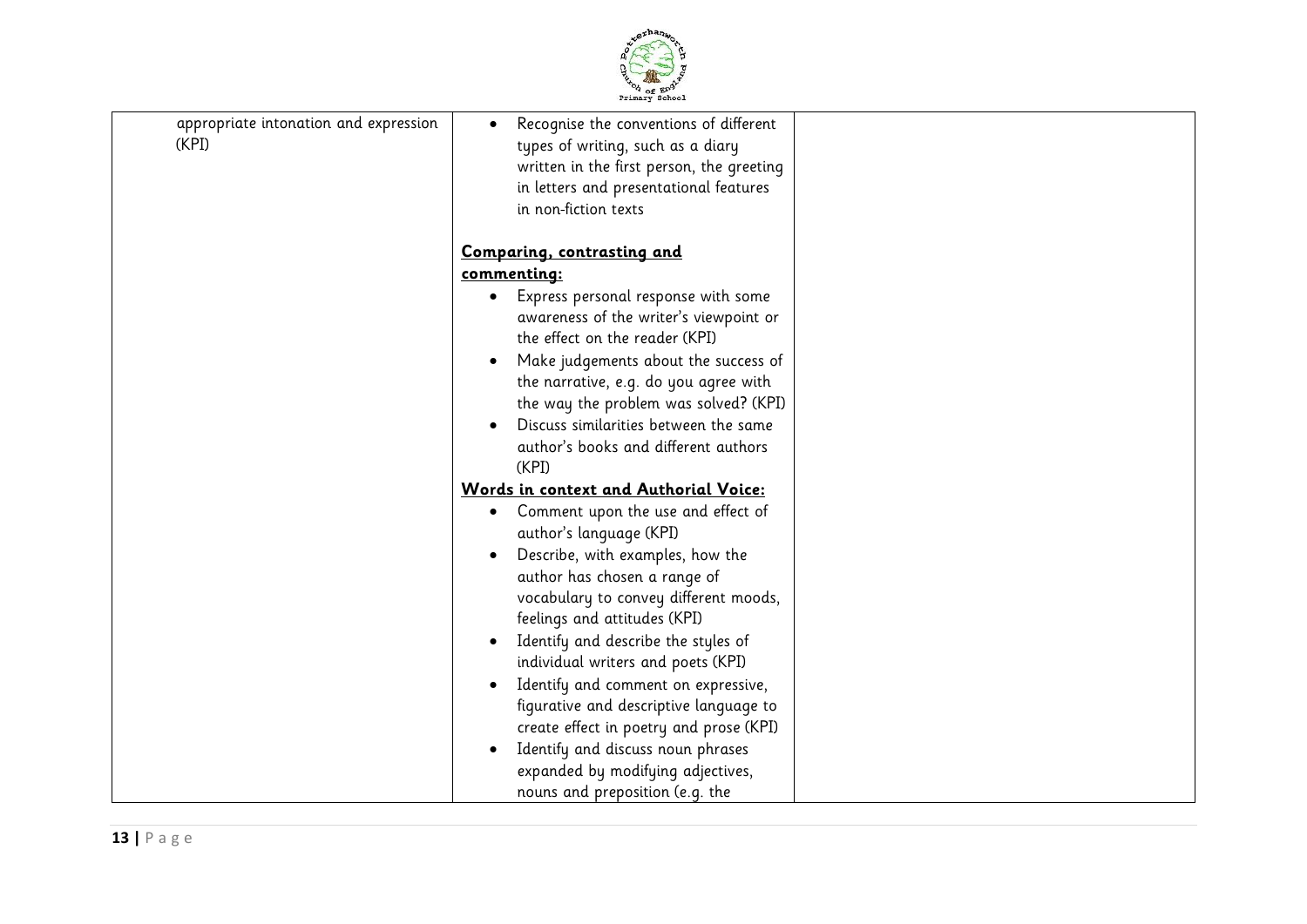

| teacher expanded to the strict teacher        |  |
|-----------------------------------------------|--|
| with curly hair) (KPI)                        |  |
| Identify and discuss fronted adverbials       |  |
| and how they add meaning to a text            |  |
| (KPI)                                         |  |
| Influence and prediction:                     |  |
| Discuss the way that descriptive<br>$\bullet$ |  |
| language and small details are used to        |  |
| build an impression of an unfamiliar          |  |
| place (KPI)                                   |  |
| Make predictions about how<br>$\bullet$       |  |
| characters might behave in different          |  |
| settings (KPI)                                |  |
| Empathise with different characters'          |  |
| points of view which are both implicit        |  |
| and explicit (KPI)                            |  |
| Identify the use of figurative and            |  |
| expressive language to build a fuller         |  |
| picture of a character (KPI)                  |  |
| Discuss the way that characters<br>$\bullet$  |  |
| respond in a dilemma and make                 |  |
| deductions about their motives and            |  |
| feelings (KPI)                                |  |
| Discuss the relationship between what         |  |
| characters say and do- do they always         |  |
| reveal what they are thinking? (KPI)          |  |
| Discuss, moods, feelings and attitudes        |  |
| using inference and deduction (KPI)           |  |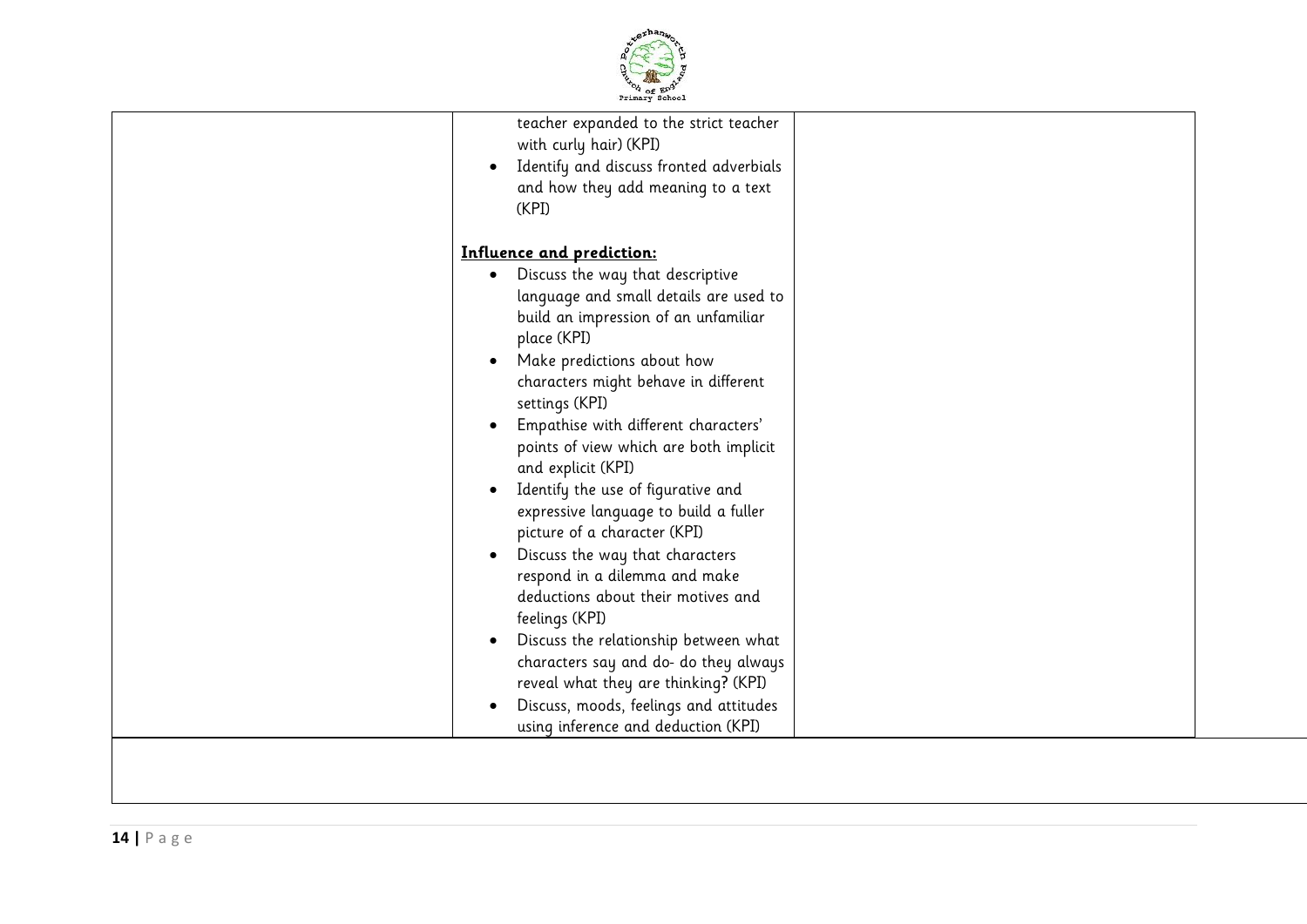

# **Year 5 READING PROGRESSION OF KNOWLEDGE**

#### **Word Reading**

#### **Phonics and Decoding:**

• Apply the knowledge of root words, prefixes and suffixes to determine the meaning of new words (see appendix 1 of National Curriculum)

#### **Common Exception words:**

#### **Fluency:**

- Read a range of age appropriate texts fluently (KPI)
- Demonstrate appropriate intonation, tone and volume when reading aloud text, plays and reciting poetry, making the meaning clear to the audience
- Draw on contextual evidence to make sense of what is read

#### **Reading Comprehension**

#### **Understanding and comparing:**

- Ask questions to enhance understanding of a text (KPI)
- Recommend books to others based on own reading preferences (KPI) Make comparisons within and across texts (KPI)
- Identify and explain the key features of a range of appropriate texts
- Identify and explain characters and their profiles across a range of texts
- Identify and discuss themes within a text (Social, cultural and historical)
- Identify and discuss the genre-specific language features the author has used to convey information in a non-fiction text and discuss the structural devices the author has used to organise the text

#### **Comment on writer's use of language:**

- Identify vocabulary chosen to convey different messages, moods, feelings and attitudes (KPI)
- Describe and compare the styles of individual writers and poets, providing evidence (KPI)

#### **Poetry and Performance:**

- Deliver a short presentation to show an understanding of what has been read
- Continue to learn poetry by heart so that a wide range has been learned. Include poems with imagery, similes and narrative poems (KPI)
- Comment on the use of similes and expressive language to create images, sound effects and atmosphere (KPI)
- Vary pitch, pace, volume, expression and use pauses to create impact (KPI)
- Use dramatic interpretation when performing
- Take part in a debate and show an understanding of themes in a text

- In non-fiction, retrieve, record and present information with support and guidance from a couple of sources (e.g. 2 texts, a text and a website, a film clip and a book) (KPI)
- Plan what information needs to be found with guidance (e.g. a KWL grid). Make simple notes (KPI)
- Using the skills of skimming and scanning to identify key ideas (KPI)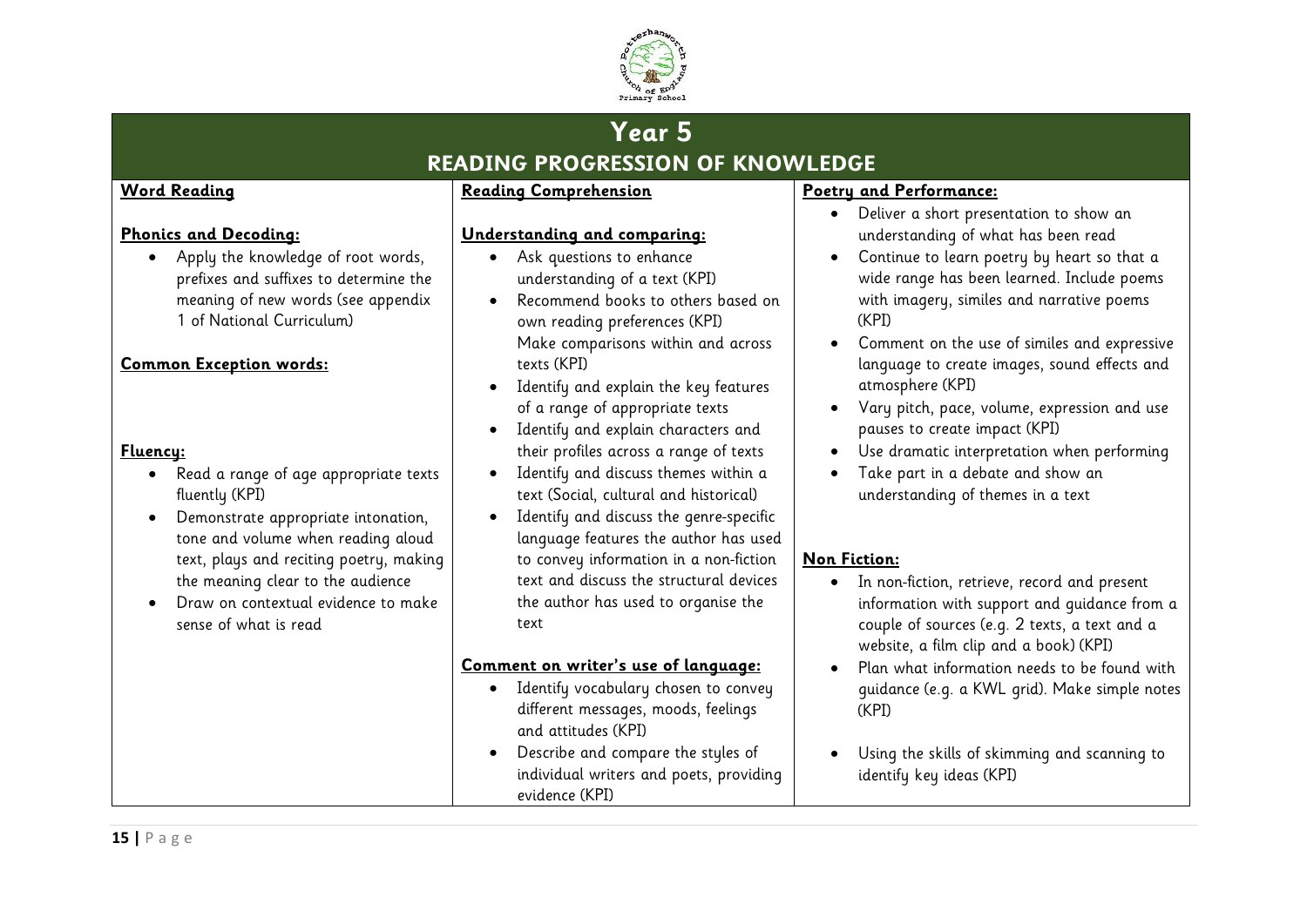

| Comment and compare the language<br>٠<br>choices the author has made to<br>convey information over a range of<br>non-fiction texts (KPI)<br>Recognise and discuss the use of<br>relative clauses to provide extra<br>information (KPI)<br>Recognise and discuss the use of<br>adverbials to link ideas across a<br>paragraph (KPI)<br>Identify where brackets, dashes and<br>commas have been used to indicate<br>parenthesis (year 5 vocabulary,<br>grammar and punctuation) (KPI)                    | Referring to the text to support predictions<br>and opinions |
|--------------------------------------------------------------------------------------------------------------------------------------------------------------------------------------------------------------------------------------------------------------------------------------------------------------------------------------------------------------------------------------------------------------------------------------------------------------------------------------------------------|--------------------------------------------------------------|
| Writer's purposes and viewpoints and                                                                                                                                                                                                                                                                                                                                                                                                                                                                   |                                                              |
| overall effect of the text:                                                                                                                                                                                                                                                                                                                                                                                                                                                                            |                                                              |
| Identify themes and conventions (KPI)<br>With support discuss themes and<br>conventions and show some<br>understanding of them (KPI)<br>Identify the writer's main purpose<br>٠<br>through a general overview (KPI)<br>Identify common elements of an<br>author's style and discuss how the<br>style of one author differs from<br>another (KPI)<br>Identify and comment upon an<br>author's or poet's viewpoint in the text<br>and respond to this e.g. re - tell from a<br>different viewpoint (KPI) |                                                              |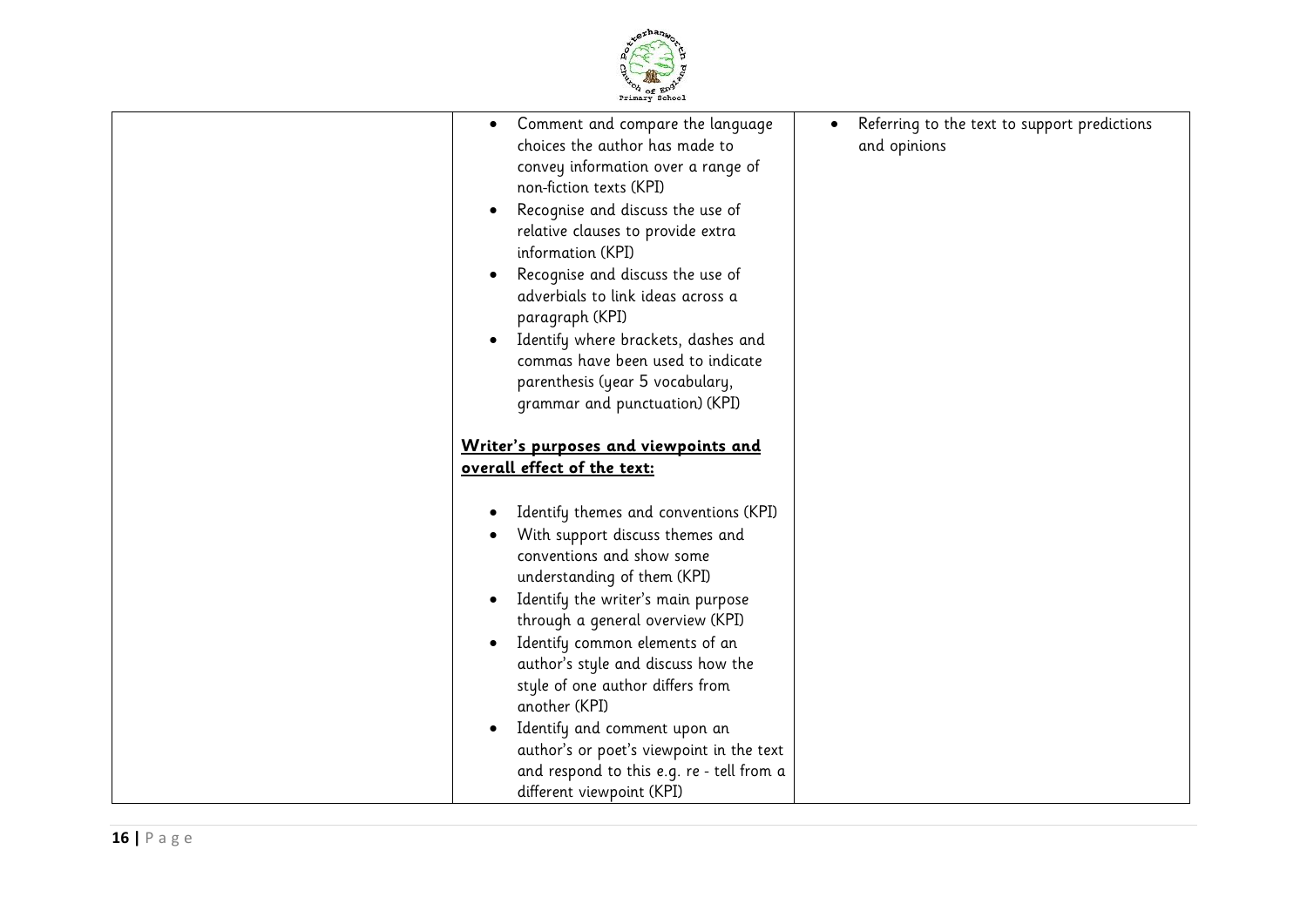

| Comment on the overall impact of<br>$\bullet$<br>poetry or prose with reference to<br>features, e.g. development of themes<br>(KPI)<br>Justify preferences for an author, poet<br>or a type of text (KPI)                                                                                                                                                                                                                                                                                                                                                                                 |  |
|-------------------------------------------------------------------------------------------------------------------------------------------------------------------------------------------------------------------------------------------------------------------------------------------------------------------------------------------------------------------------------------------------------------------------------------------------------------------------------------------------------------------------------------------------------------------------------------------|--|
| Influence and prediction:<br>Distinguish between statements of fact<br>٠<br>and opinion with support (KPI)<br>Identify evidence characters changing<br>$\bullet$<br>in a story and discuss possible reasons<br>(KPI)<br>Discuss what a character's actions<br>and motives say about their character<br>(KPI)<br>Recognise that characters may have<br>different perspectives on events in<br>stories (KPI)<br>Justify inferences with evidence (KPI)<br>Make predictions for how a character<br>might change during a story or a<br>poem and change predictions as<br>events happen (KPI) |  |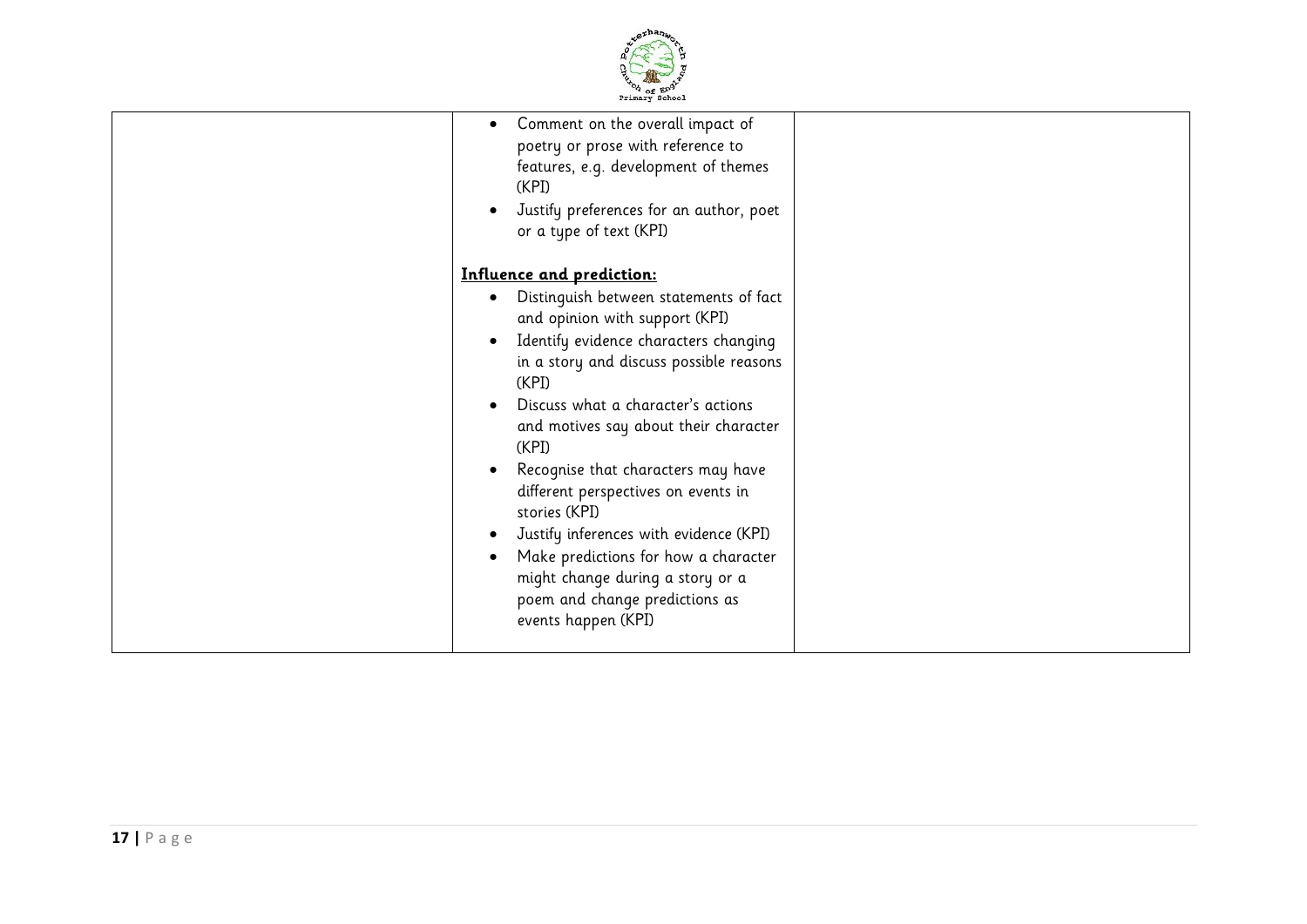

# **Year 6 READING PROGRESSION OF KNOWLEDGE**

#### **Word Reading**

### **Phonics and Decoding:**

• Apply the knowledge of root words, prefixes and suffixes to determine the meaning of new words (see appendix 1 of National Curriculum) (KPI)

#### **Common Exception words:**

#### **Fluency:**

- Read a range of age-appropriate texts in English and across the other subjects fluently and effortlessly (KPI)
- Demonstrate appropriate intonation, tone and volume when reading aloud text, plays and reciting poetry, making the meaning clear to the audience

#### **Reading Comprehension**

#### **Understanding and comparing:**

- Draw on contextual evidence to make sense of what is read (KPI)
- Ask questions to enhance understanding of a text (KPI)
- Recommend books to others based on own reading preferences (KPI)
- Comment on the genre-specific language features the author has used to convey information in a non-fiction text (KPI)
- Comment on and compare the language choices the author has made to convey information over a range of non-fiction texts (KPI)
- Comment on the structural choices the author has made when organising the text (KPI)
- Explain how the structural choices support the writer's theme and purpose (KPI)
- Compare and contrast the key features of a range of appropriate texts (KPI)
- Compare and contrast characters across a range of appropriate texts (KPI)
- Compare and contrast themes across a range of appropriate texts (social, cultural and historical) (KPI)

#### **Poetry and Presenting:**

- Deliver a formal presentation to show an understanding of what has been read using notes where necessary
- Take part in a debate and show an understanding of themes in a text (KPI)
- Continue to learn poetry by heart so that a wide range has been learned. Include poems with similes, metaphors, imagery, style and effect and poems with themes (KPI)
- Comment on the use of unusual or surprising language choices and effects such as onomatopoeia and metaphor and comment on how this influences meaning (KPI)
- Vary pitch, pace, volume, rhythm and expression in relation to the poem's meaning and form (KPI)
- Use dramatic interpretations and ICT to enhance the presentation

- retrieve, record and present information from a range of sources (texts, websites, films, leaflets, articles) (KPI)
- In non-fiction: Plan and decide independently what information needs to be searched for (KPI)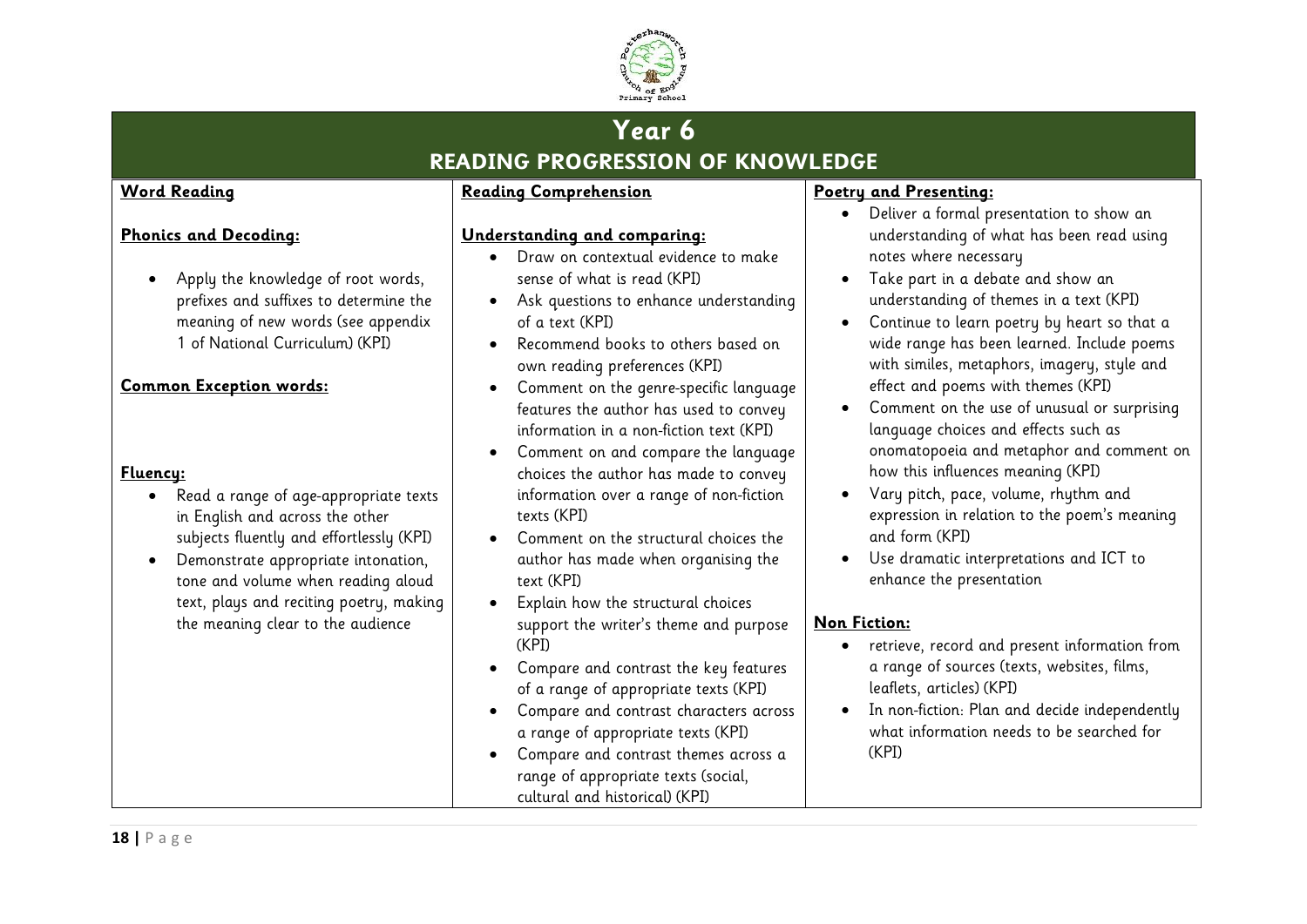

| Comment on writer's use of language:<br>Analyse how the author has chosen a<br>$\bullet$<br>range of vocabulary to convey different<br>messages, moods, feelings and attitudes<br>(KPI)<br>Compare, contrast and explore the<br>styles of writers and poets, providing<br>evidence and explanations (KPI)<br>Describe and evaluate the styles of<br>individual writers and poets, providing<br>evidence and justifying interpretations<br>(KPI)<br>Identify and discuss irony and its effect<br>(KPI)<br>Comment and compare the language<br>choices the author has made to convey<br>information over a range of non-fiction<br>texts (KPI)<br>Recognise and discuss the use of the<br>passive to affect the presentation of<br>information in a sentence (KPI)<br>Recognise and discuss the difference<br>between informal speech and formal<br>speech (e.g. the use of question tags;<br>"he's your friend, isn't he?", or the use<br>of subjunctive forms such as; "if I were")<br>(KPI)<br>Writer's purposes and viewpoints and | Identify key details that support main ideas<br>from more than one paragraph: Use<br>quotations to illustrate ideas (KPI)<br>Identify key details that support main ideas<br>$\bullet$<br>from more than one paragraph: Use the skills<br>of skimming, scanning, text-marking and note<br>taking to identify key ideas (KPI)<br>Identify key details that support main ideas<br>from more than one paragraph: Refer to the<br>text to support predictions and opinions |
|--------------------------------------------------------------------------------------------------------------------------------------------------------------------------------------------------------------------------------------------------------------------------------------------------------------------------------------------------------------------------------------------------------------------------------------------------------------------------------------------------------------------------------------------------------------------------------------------------------------------------------------------------------------------------------------------------------------------------------------------------------------------------------------------------------------------------------------------------------------------------------------------------------------------------------------------------------------------------------------------------------------------------------------|------------------------------------------------------------------------------------------------------------------------------------------------------------------------------------------------------------------------------------------------------------------------------------------------------------------------------------------------------------------------------------------------------------------------------------------------------------------------|
| overall effect of the text:                                                                                                                                                                                                                                                                                                                                                                                                                                                                                                                                                                                                                                                                                                                                                                                                                                                                                                                                                                                                          |                                                                                                                                                                                                                                                                                                                                                                                                                                                                        |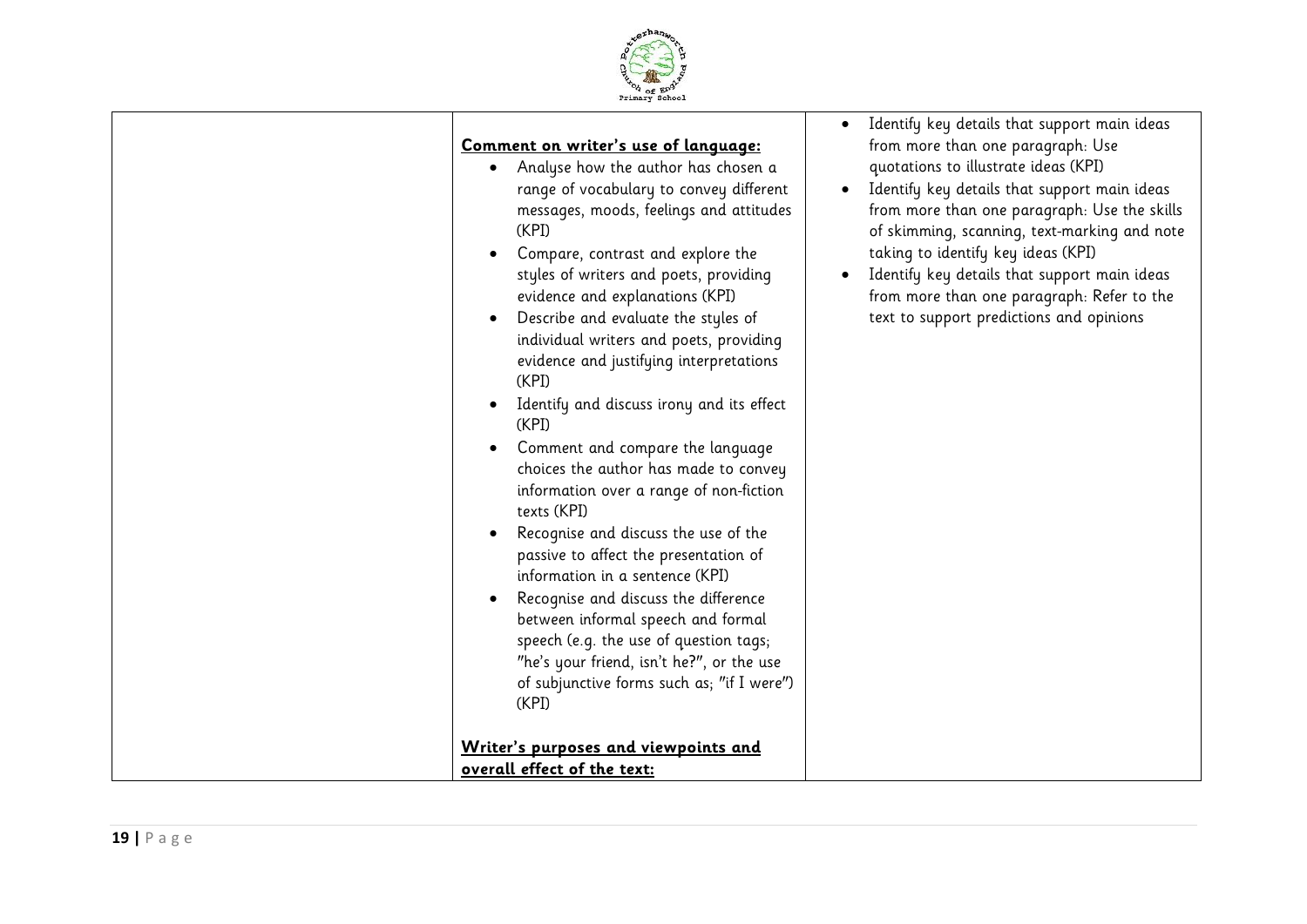

| Demonstrate through discussion an<br>$\bullet$<br>understanding of the use of themes and<br>conventions (KPI)<br>Identify how style is influenced by the<br>intended audience (KPI)<br>Identify common elements of an<br>author's style and make comparisons<br>between books (KPI)<br>Interpret poems, explaining how the<br>poet creates shades of meaning; justify<br>own views and explain underlying<br>themes (KPI)<br>Identify and discuss the viewpoint in the<br>text, e.g. recognise that the narrator<br>can change and be manipulated, i.e. the<br>story has 2 narrators, a different<br>character takes over the storytelling<br>(KPI)<br>Declare and justify personal preferences<br>for writers and types of text (KPI) |  |
|----------------------------------------------------------------------------------------------------------------------------------------------------------------------------------------------------------------------------------------------------------------------------------------------------------------------------------------------------------------------------------------------------------------------------------------------------------------------------------------------------------------------------------------------------------------------------------------------------------------------------------------------------------------------------------------------------------------------------------------|--|
| Influence and prediction:<br>Distinguish between statements of fact<br>and opinion (KPI)<br>Identify stock characters in particular<br>genres (KPI)<br>Identify evidence of characters that<br>challenge stereotypes and surprise the<br>reader (KPI)<br>Recognise that authors can use dialogue                                                                                                                                                                                                                                                                                                                                                                                                                                       |  |
| at certain points in a story to explain                                                                                                                                                                                                                                                                                                                                                                                                                                                                                                                                                                                                                                                                                                |  |